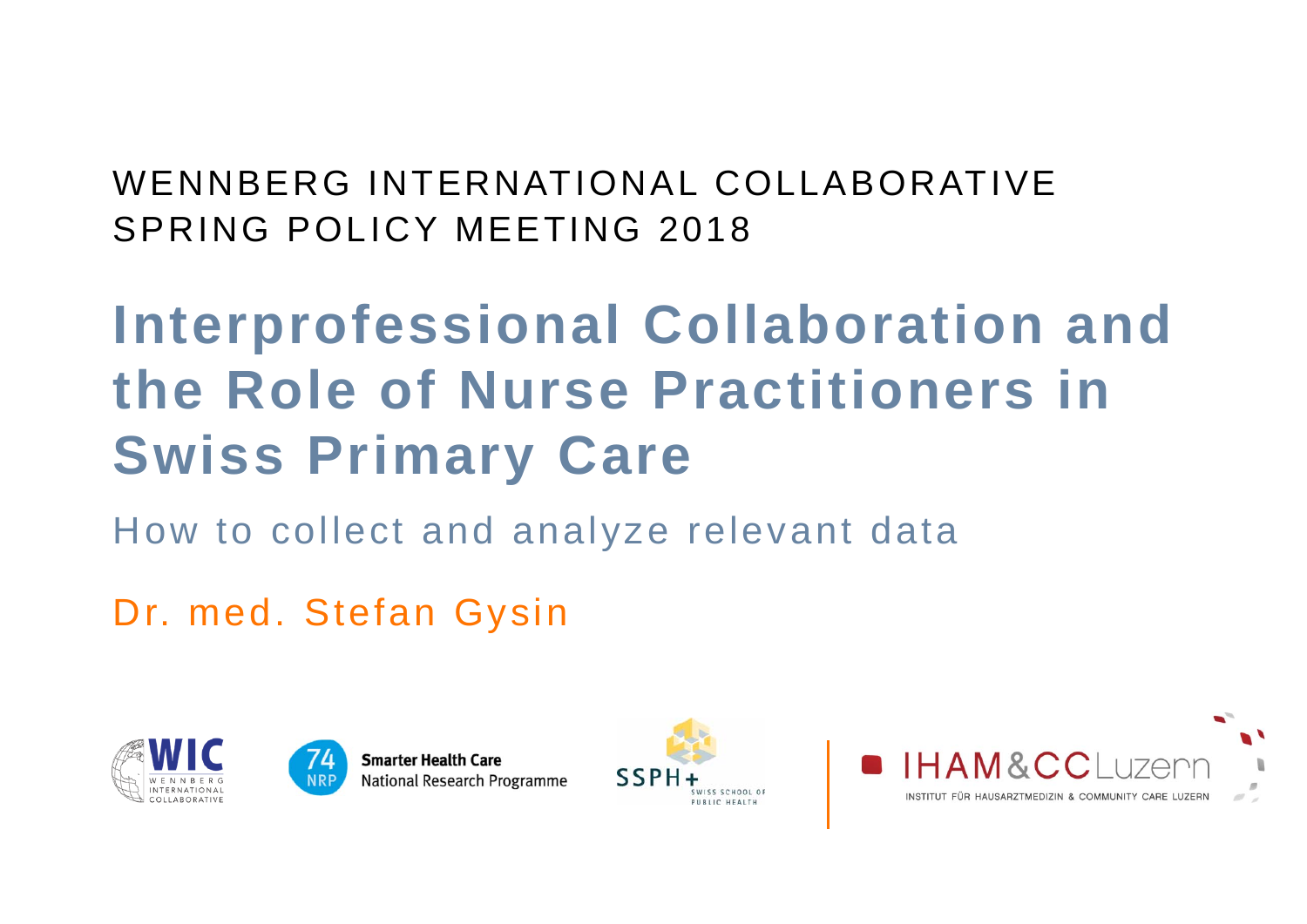# Background

#### Challenges:

- •Lack of GPs & young successors (especially in rural areas)
- •Ageing population with more and more complex chronic conditions

#### Possible solutions:

- •Reinforcement of interprofessional collaboration
- • Employment of "Nurse practitioners" (originated in the USA) in primary care
	- $\rightarrow$  International studies have shown promising results
		- higher satisfaction, longer consultations & more tests
		- reduced mortality & costs (limited evidence)
		- overall: similar or even better quality of care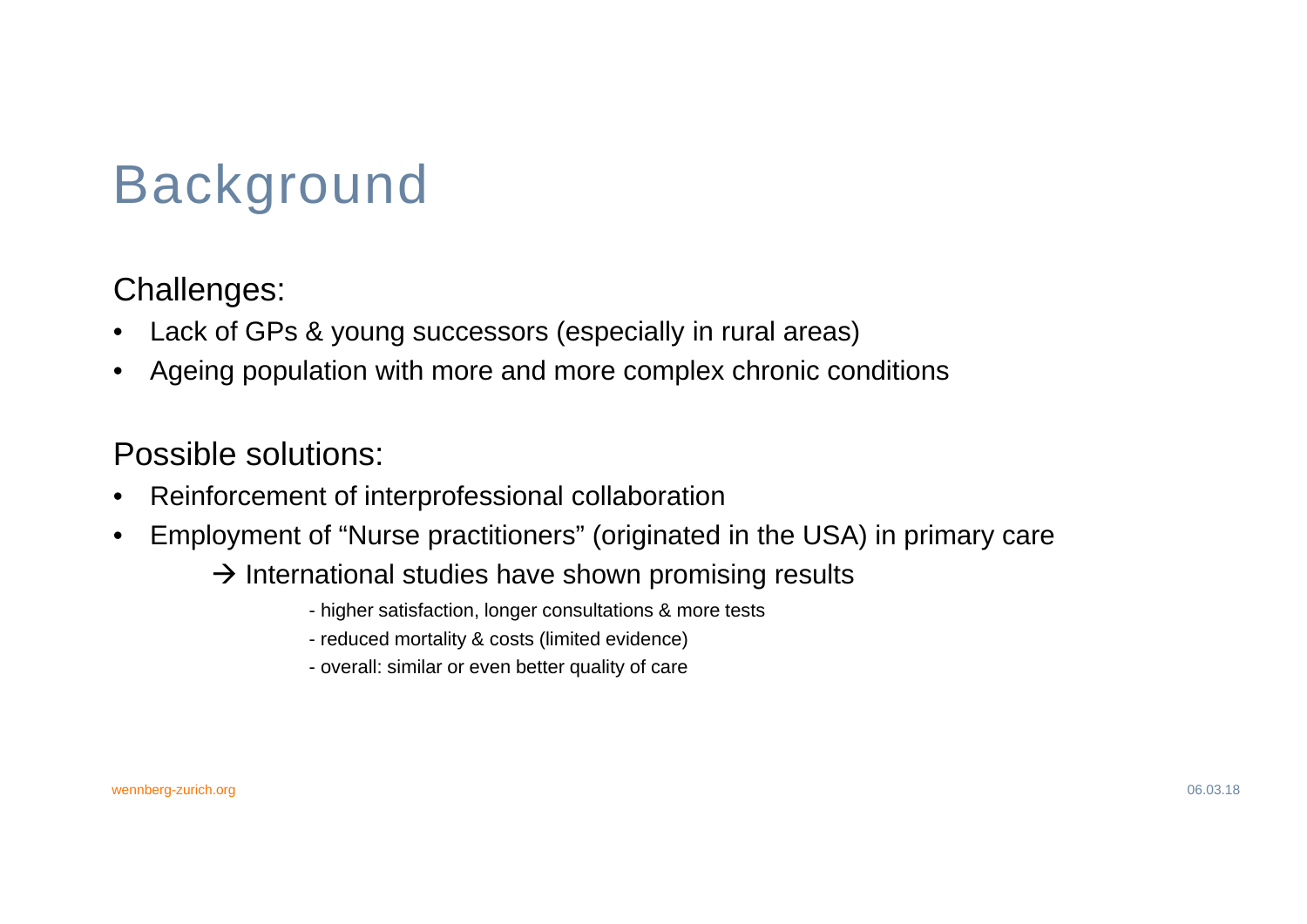# Advanced Nursing Practice



Advanced Practice Nurse (APN)

• " […] a registered nurse who has acquired the **expert knowledge base**, **complex decision-making skills** and **clinical competencies** for expanded practice, the characteristics of which are **shaped by the context and/or country** in which s/he is credentialed to practice. A **master's degree** is recommended for entry level." (ICN)

Two main profiles:

- •Clinical Nurse Specialist (CNS)
- • Nurse Practitioner (NP)  $\rightarrow$  Wide range of primary care services (physical examination, diagnosis, treatment, prescription etc.)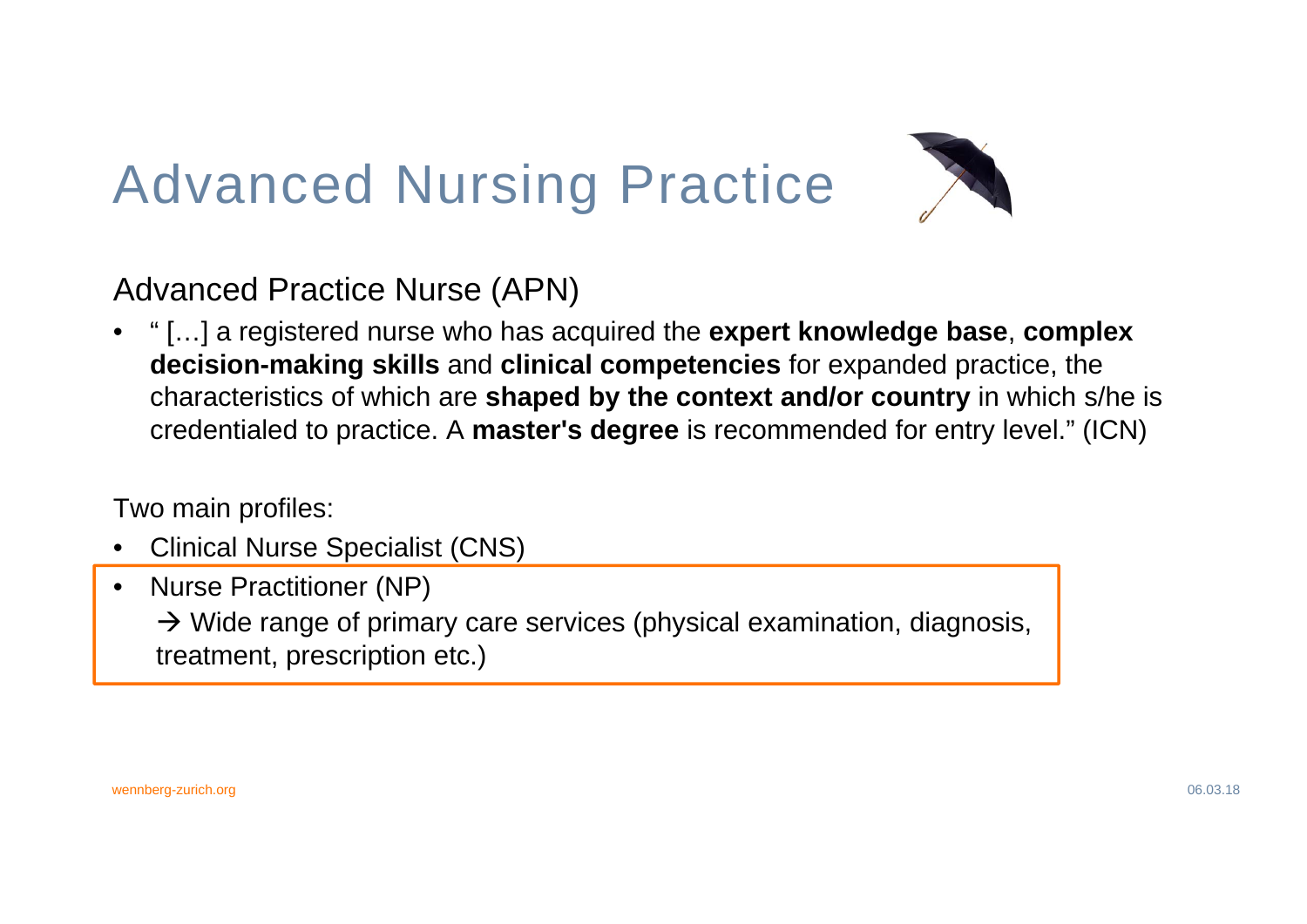

### Pioneer setting

- •MSc in Nursing since 2000
- • No national regulations in terms of education (e.g. amount of clinical hours) or scope of practice (e.g. prescription), heterogeneous use of the terms ANP / APN / NP
	- $\rightarrow$  Professional development is still evolving!
- $\bullet$ Few APNs / NPs in family practices

 $\rightarrow$  most with postgraduate education (e.g. DAS ANP Plus, Chronic Care), role based on the American model of Nurse Practitioners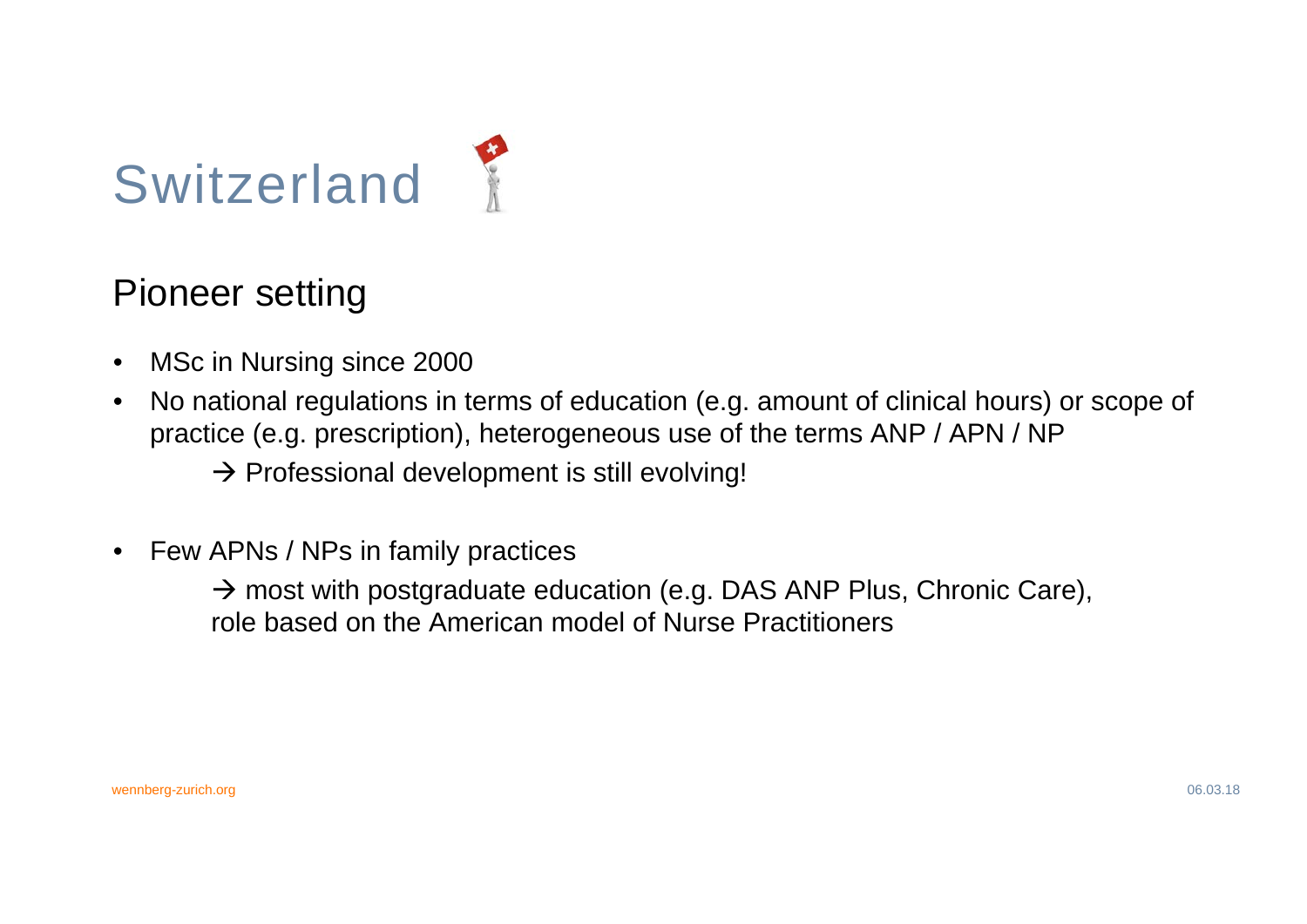## Aim

To collect and analyse valid data during pilot projects in order to determine the role and impact of NPs on Swiss Primary care.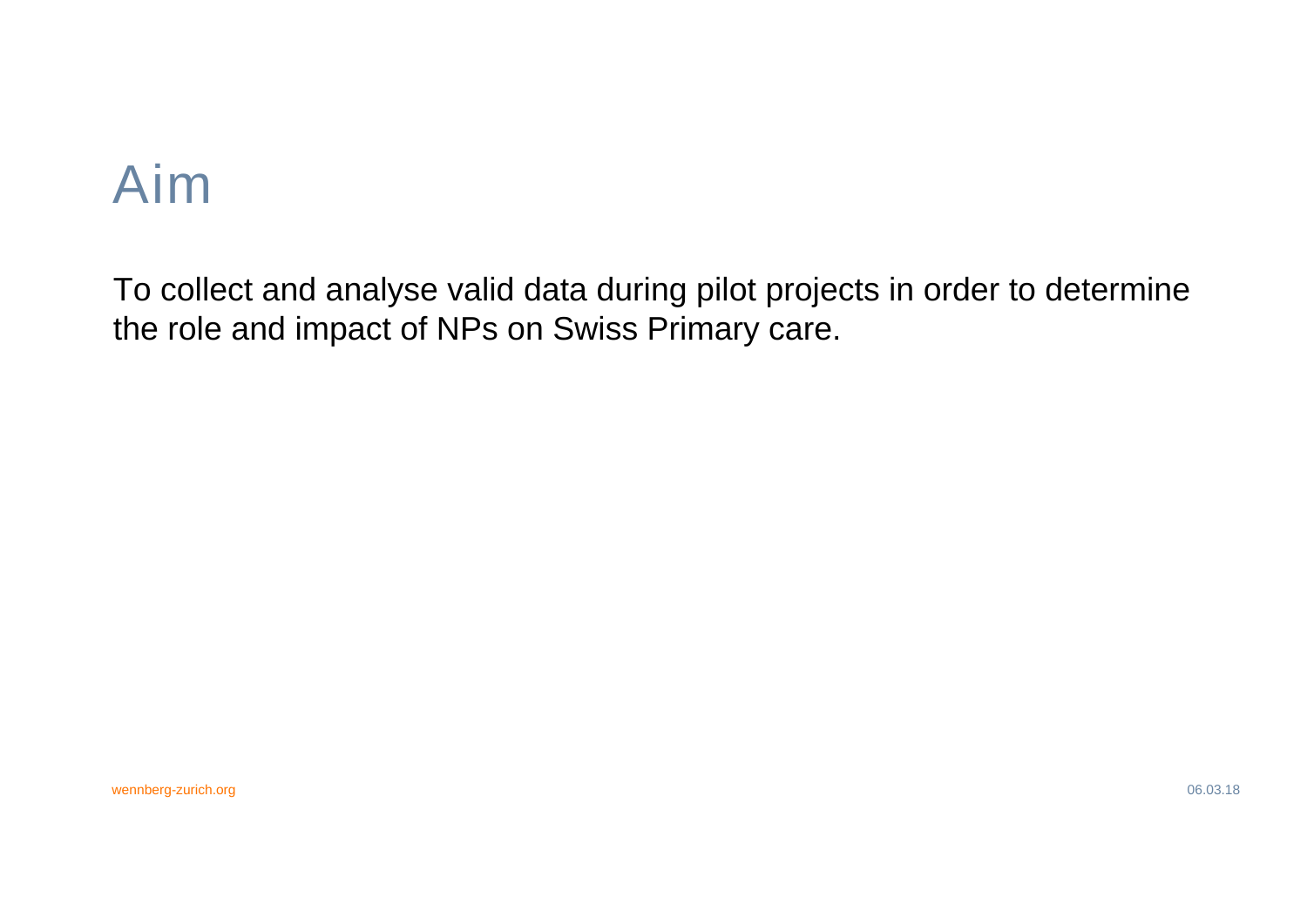## Methods

Mixed methods:

- $\bullet$  Qualitative: Interviews, FGD, questionnaire, observations
	- $\rightarrow$  Acceptance, satisfaction, legal aspects (e.g. reimbursement), task allocation
- • Quantitative: Insurance data, shadow accounting, electronic medical records (EMR)  $\rightarrow$  Type, length & costs of consultations, degree of independence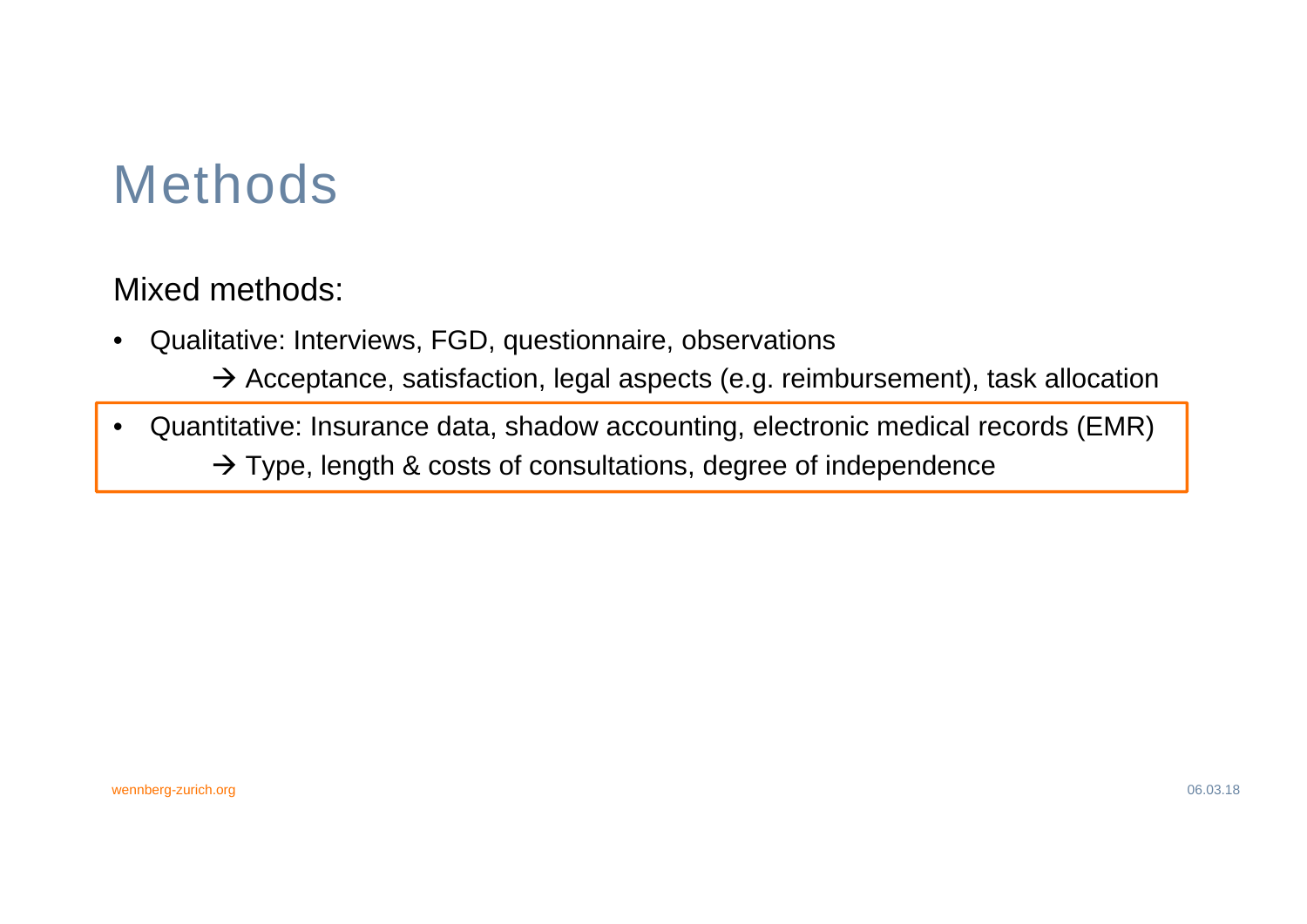### Insurance data – methodological consideration

Status quo in Switzerland:

- $\bullet$ NPs have **no own tariff** to reimburse their services  $\rightarrow$  They use TARMED
- •NPs have **no own GLN** (Global Location Number) → They use the GLN of the GP

 $\rightarrow$  Services performed by NPs cannot be directly identified in insurance data!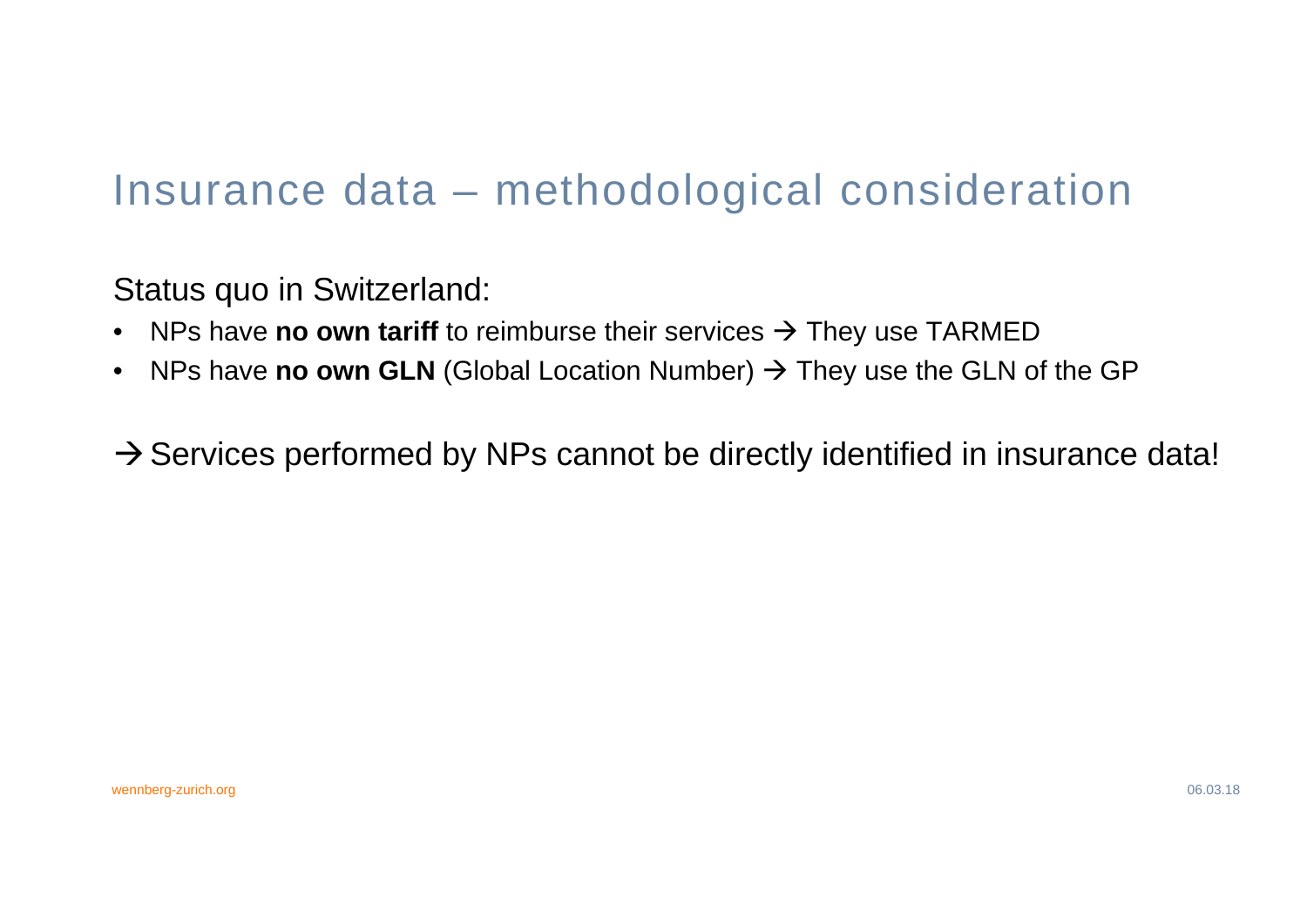### Shadow accounting – Preliminary Results\*

|         |                                                                                  | Leistungen NP* | Abrechnung <sup>*</sup> |
|---------|----------------------------------------------------------------------------------|----------------|-------------------------|
| Code    | Pat.-Nr.                                                                         | 8530           |                         |
|         | Datum der Konsultation                                                           | 05.03.2018     |                         |
|         | Supervisionsstufe <sup>1</sup>                                                   | 103            |                         |
| 00.0010 | <b>Grundkonsultation 5min</b>                                                    | $\mathbf{1}$   | 1                       |
| 00.0015 | Zuschlag hausärztl. Leistungen in Praxis                                         | $\mathbf{1}$   | $\overline{1}$          |
| 00.0020 | Kons.-Zuschlag (jede weiteren 5min), >6 und <75j.                                | $\mathbf{1}$   |                         |
| 00.0025 | Kons.-Zuschlag (jede weiteren 5min), <6 und >75j.                                |                |                         |
| 00.0026 | Kons.-Zuschlag (jede weiteren 5min), >6 und <75j, mit erhöhtem Bedarf            |                |                         |
| 00.0030 | Konsultationszuschlag (letzte 5min)                                              | $\mathbf{1}$   | $\overline{1}$          |
| 00.0040 | Zuschlag für Kinder <6j.                                                         |                |                         |
| 00.0060 | Grundbesuch (erste 5min)                                                         |                |                         |
| 00.0070 | Besuchszuschlag (jede weiteren 5min), >6 und <75j.                               |                |                         |
| 00.0075 | Besuchszuschlag (jede weiteren 5min), <6 und >75i.                               |                |                         |
| 00.0076 | Besuchszuschlag (jede weiteren 5min), >6 und <75j. mit erhöhtem Bedarf           |                |                         |
| 00.0080 | Besuchszuschlag (letzte 5min)                                                    |                |                         |
| 00.0095 | Wegentschädigung (pro 5min)                                                      |                |                         |
| 00.0110 | Telefonische Konsultation (erste 5min)                                           |                |                         |
| 00.0120 | Tel.-Kons. (jede weiteren 5min), >6 und <75j.                                    |                |                         |
| 00.0125 | Tel.-Kons. (jede weiteren 5min), <6 und >75j.                                    |                |                         |
| 00.0126 | Tel.-Kons. (jede weiteren 5min), >6 und <75j. mit erhöhtem Bedarf                |                |                         |
| 00.0130 | Telefonische Konsultation (letzte 5min)                                          |                |                         |
| 00.0131 | Aktenstudium (pro 1min), <6 und >75j.                                            |                |                         |
| 00.0132 | Erkundigungen bei Dritten (pro 1 min), <6 und >75j.                              |                |                         |
| 00.0133 | Auskünfte an Angehörige/Bezugspers. (pro 1min), <6 und >75j.                     |                |                         |
| 00.0134 | Besprechungen mit Therapeuten/Betreuern (pro 1min), <6 und >75j.                 |                |                         |
| 00.0141 | Aktenstudium (pro 1min), >6 und <75j.                                            |                |                         |
| 00.0142 | Erkundigungen bei Dritten (pro 1 min), >6 und <75j.                              |                |                         |
| 00.0143 | Auskünfte an Angehörige/Bezugspers. (pro 1min), >6 und <75j.                     |                |                         |
| 00.0144 | Besprechungen mit Therapeuten/Betreuern (pro 1min), >6 und <75j.                 |                |                         |
| 00.0161 | Aktenstudium (pro 1min), >6 und <75j. mit erhöhtem Bedarf                        |                |                         |
| 00.0162 | Erkundigungen bei Dritten (pro 1 min), >6 und <75j, mit erhöhtem Bedarf          |                |                         |
| 00.0163 | Auskünfte an Angehörige/Bezugspers. (pro 1min), >6 und <75j. mit erhöhtem Bedarf |                |                         |
| 00.0164 | Besprechungen mit Therap./Betreuern (pro 1min), >6 und <75j. mit erhöhtem Bedarf |                |                         |
| 00.0415 | KI. Untersuchung (pro 5min), >6 und <75j.                                        |                |                         |
| 00.0416 | KI. Untersuchung (pro 5min), <6 und >75j.                                        |                |                         |
| 00.0417 | KI. Untersuchung (pro 5min), >6 und <75j. mit erhöhtem Bedarf                    |                |                         |
| 00.0425 | Umfassende Untersuchung (pro 5min)                                               |                |                         |
| 00.0510 | Spezifische Beratung (pro 5min), >6 und <75j.                                    |                |                         |
| 00.0515 | Spezifische Beratung (pro 5min), <6 und >75j.                                    |                |                         |
| 00.0516 | Spezifische Beratung (pro 5min), >6 und <75j. mit erhöhtem Bedarf                |                |                         |
| 00.0610 | Instruktion Selbstmessungen/-behandlungen (pro 5min), >6 und <75.                |                |                         |
| 00.0615 | Instruktion Selbstmessungen/-behandlungen (pro 5min), <6 und >75.                |                |                         |
| 00.0616 | Instruktion Selbstmess. (pro 5min), >6 und <75j. mit erhöhtem Bedarf             |                |                         |
|         |                                                                                  |                |                         |
|         |                                                                                  |                |                         |
|         | Konsultationsdauer <sup>2</sup> (in min)                                         | 15             | 10                      |
|         | Summe [Fr.] (ohne "weitere Leistungen")                                          | 49.37          | 33.37                   |

#### Average length of consultations:

 $\bullet$  14.48 min (NP) vs. 10.34 min ("billing based on GP's experience")

#### Average costs of consultations:

 $\bullet$  49.- (NP) vs. 36.- ("billing based on GP's experience")

wennberg-zurich.org 06.03.18 \*from Bürglen (UR)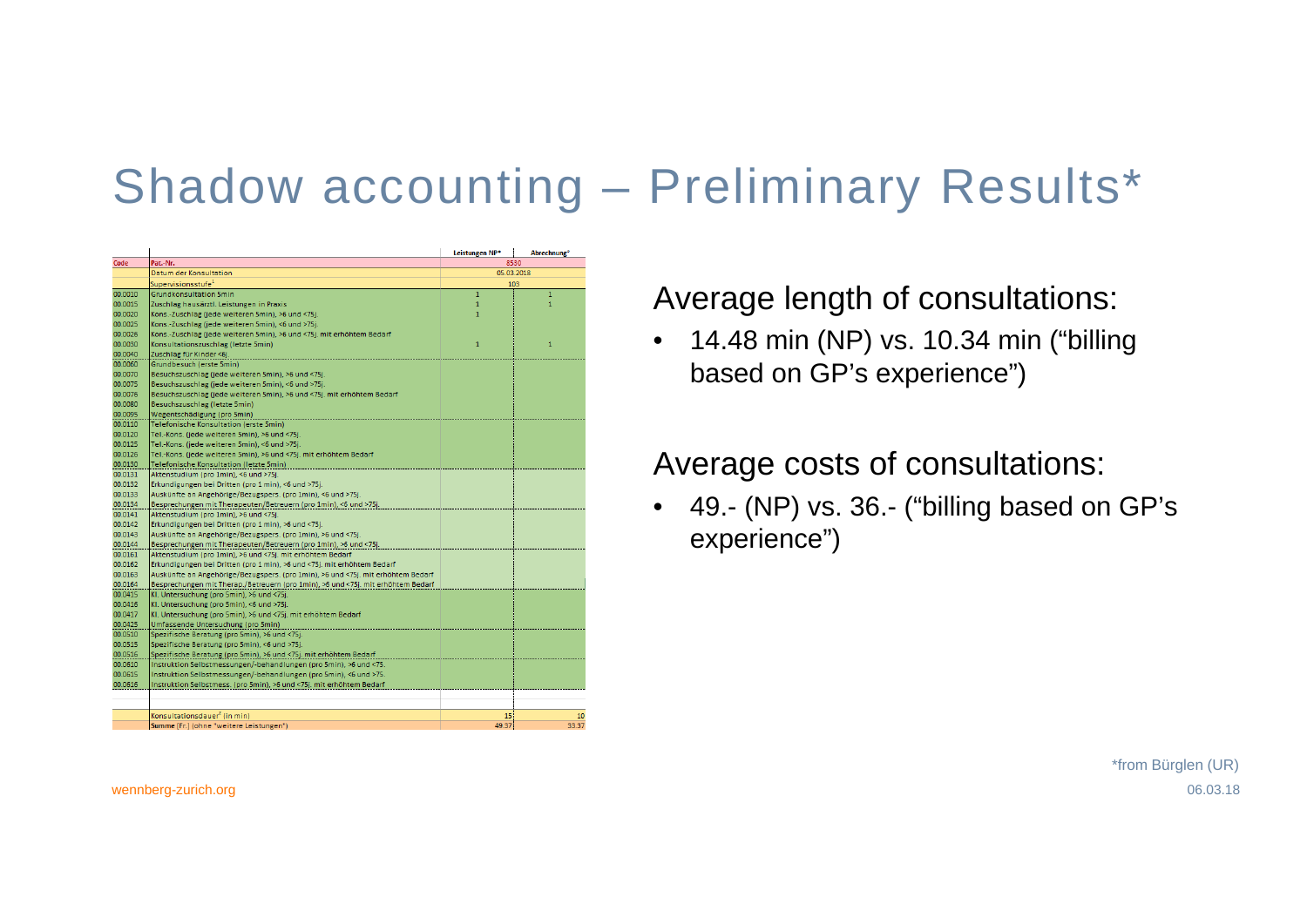## EMR – Preliminary results\*



Level of supervision (WHM)

 $105 =$  watching  $104 =$  under observation 103 = ask before decision  $102$  = daily rapport 101 = independent (GP on call) 100 = independent (proxy on call)

 $\rightarrow$  205-200 = outside of the practice (e.g. home visits)



Levels of supervision - within the practice

wennberg-zurich.org 06.03.18 \*from Bürglen (UR)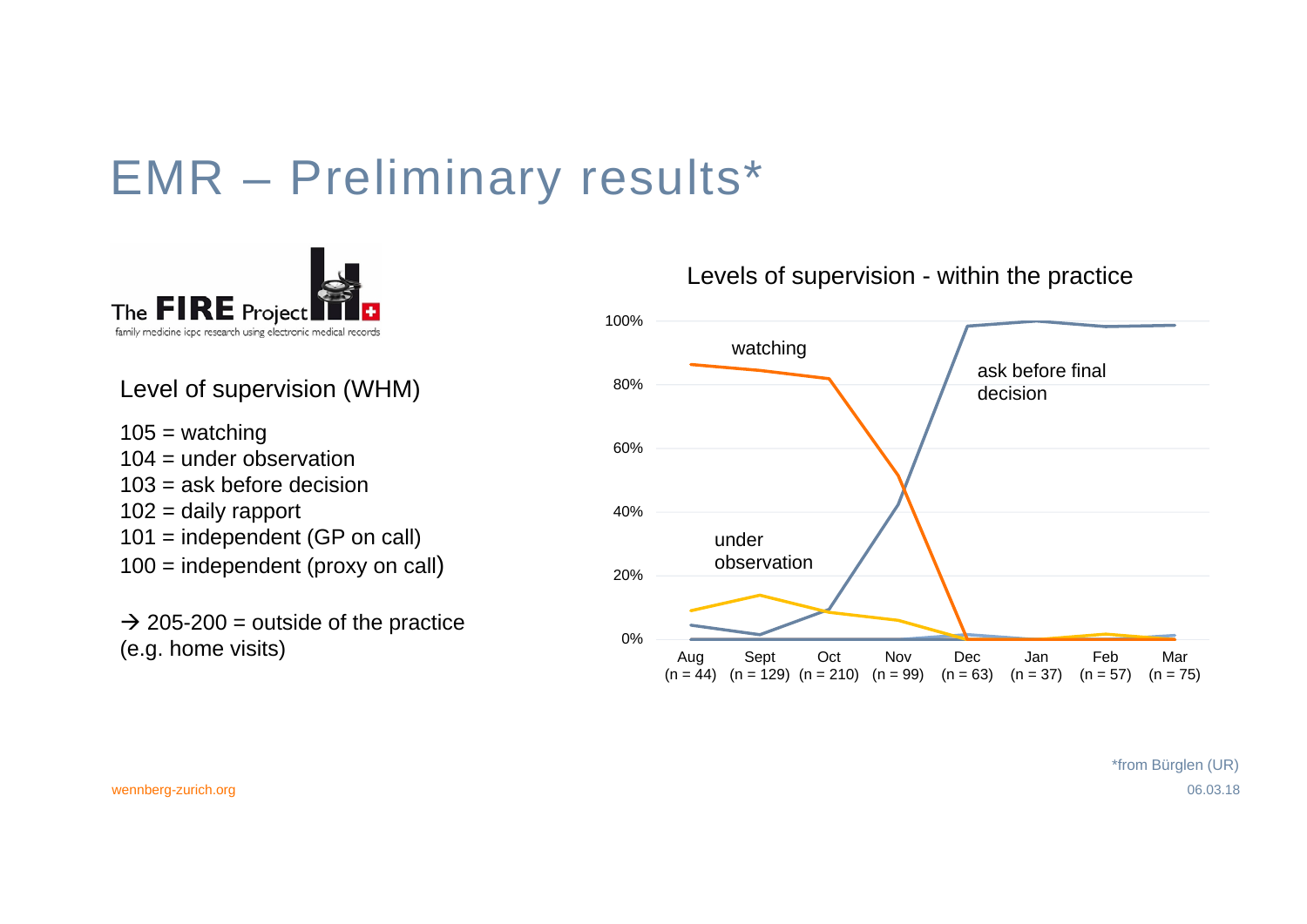### Home visits – Preliminary results\*



wennberg-zurich.org 06.03.18 \*from Bürglen (UR)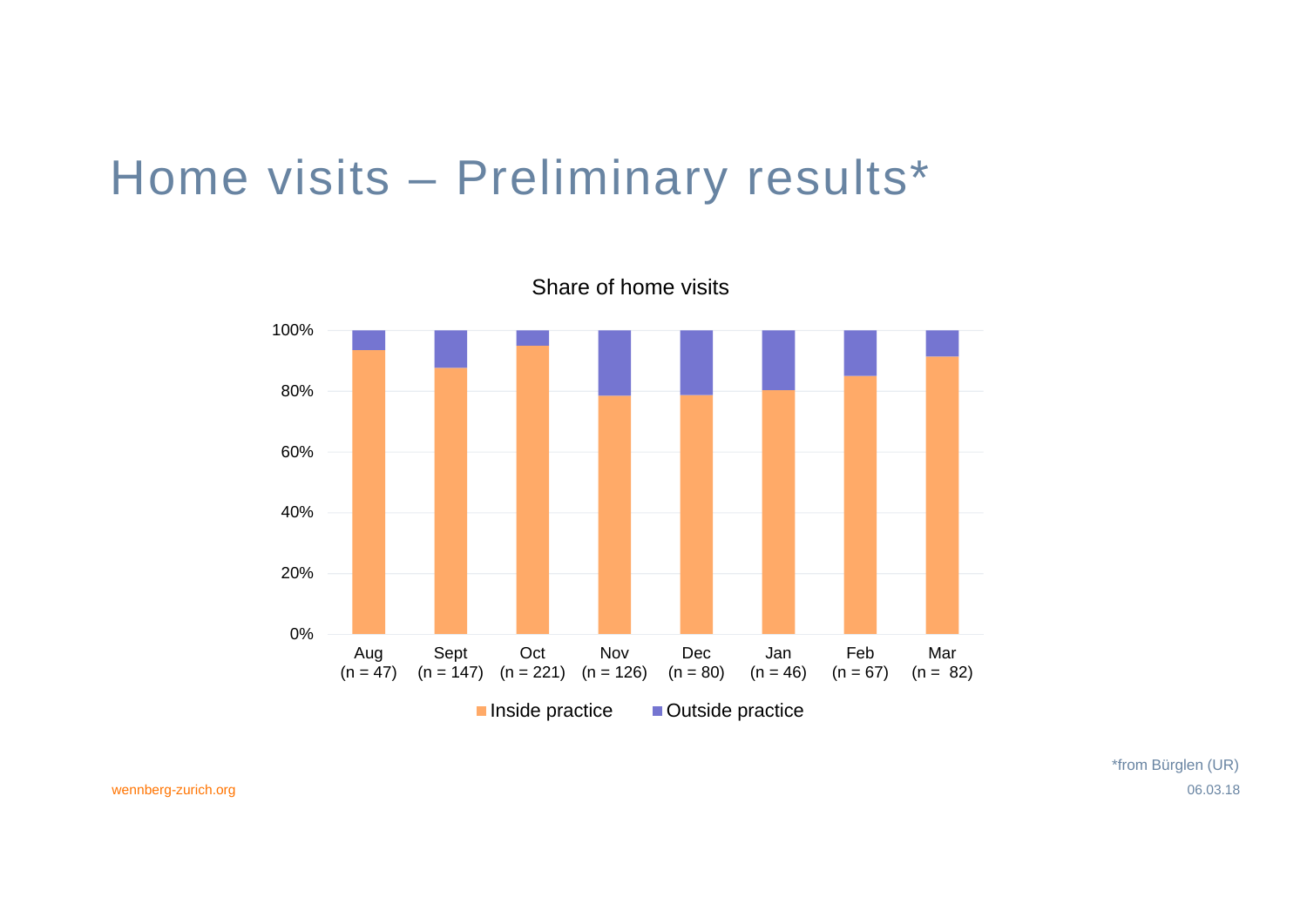## Conclusion & take-home message

- • Around 70% of the actual consultation time and services performed by the NP are invoiced
- The degree of independence of the NP increased during the initial period and seems to remain stable afterwards
- $\bullet$ Established quantitative datasets in primary care are insufficient
- •Adapted data collections are necessary and possible, but not ideal
- • Better identification of NPs (e.g. by own tariff) is needed to assess their impact on Swiss primary care!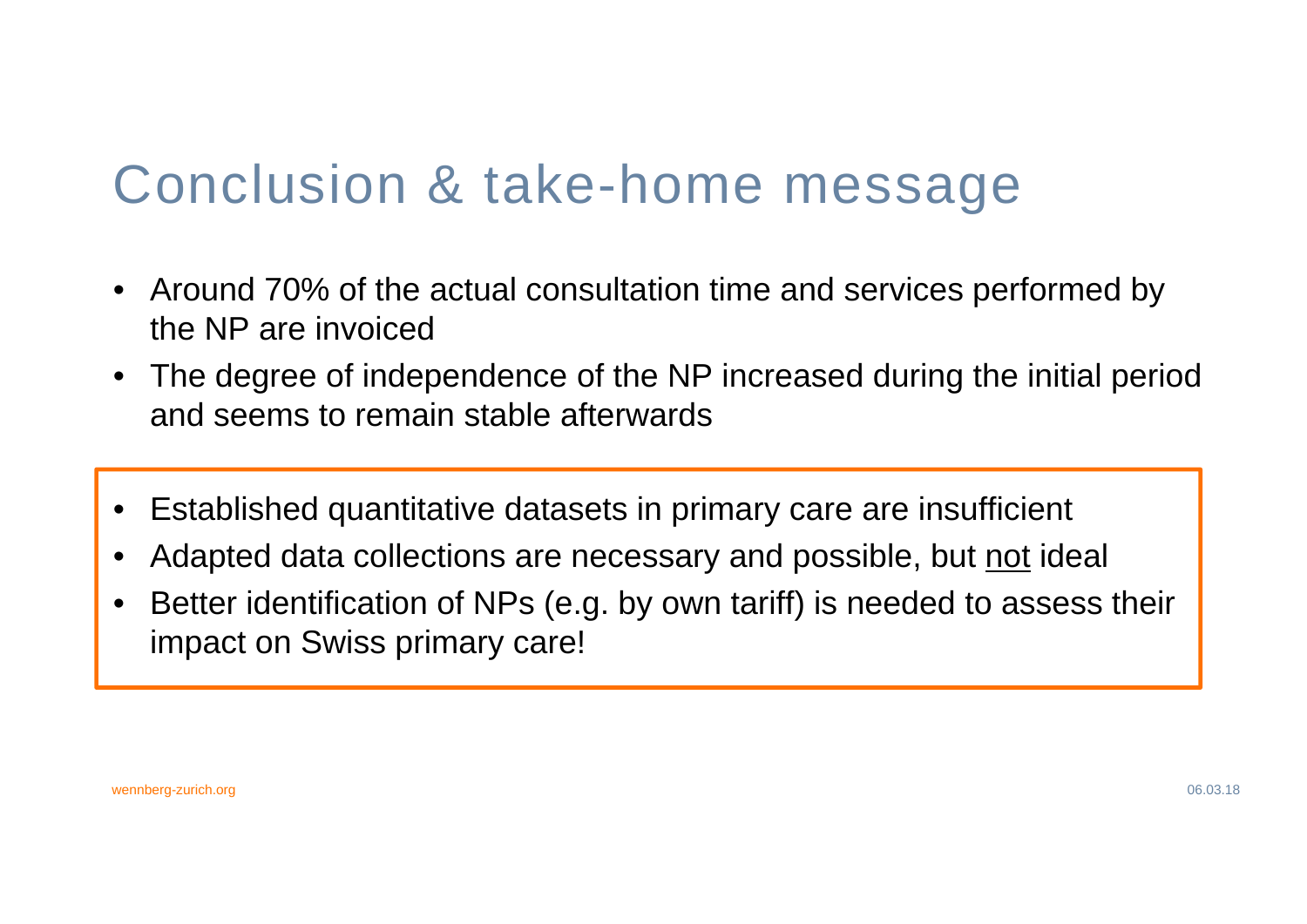### Thank you very much for your attention!









wennberg-zurich.org 06.03.18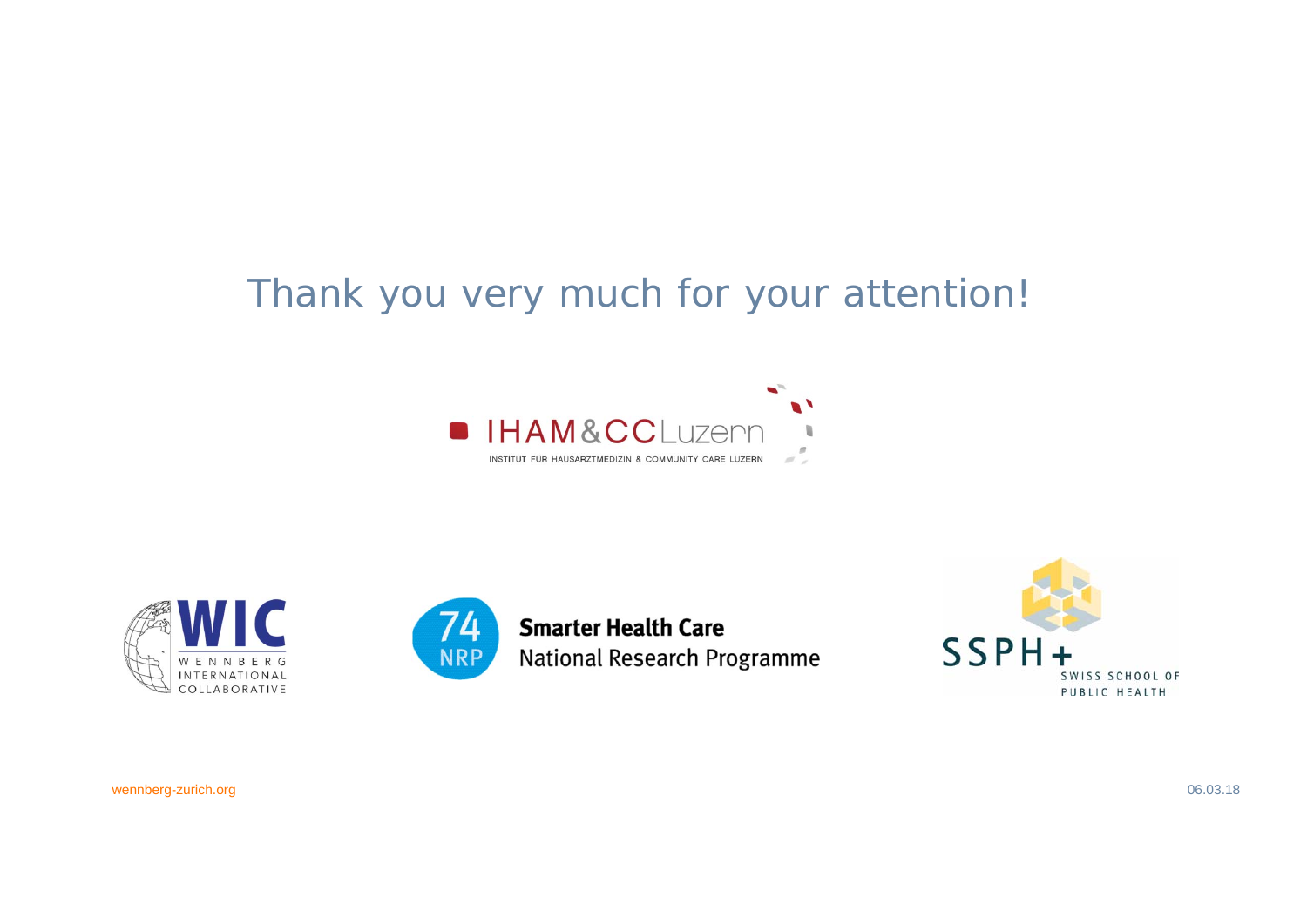# **Outlook**

Insurance data: "practice-based"

- • Comparison of family practices *with* NP, similar family practices *without* NP ("matched pairs") and all family practices in Switzerland
	- characterization of patients (e.g. age)
	- characterization of consultations (e.g. average length, type (e.g. home visits))
	- characterization of the practice (e.g. skill- / staff-mix)

#### FIRE: "consultation-based"

- • Comparison between NP and GP
	- characterization of patients (e.g. multimorbidity, polypharmacy)
	- characterization of consultations (blood tests, prescription of new drugs etc.)